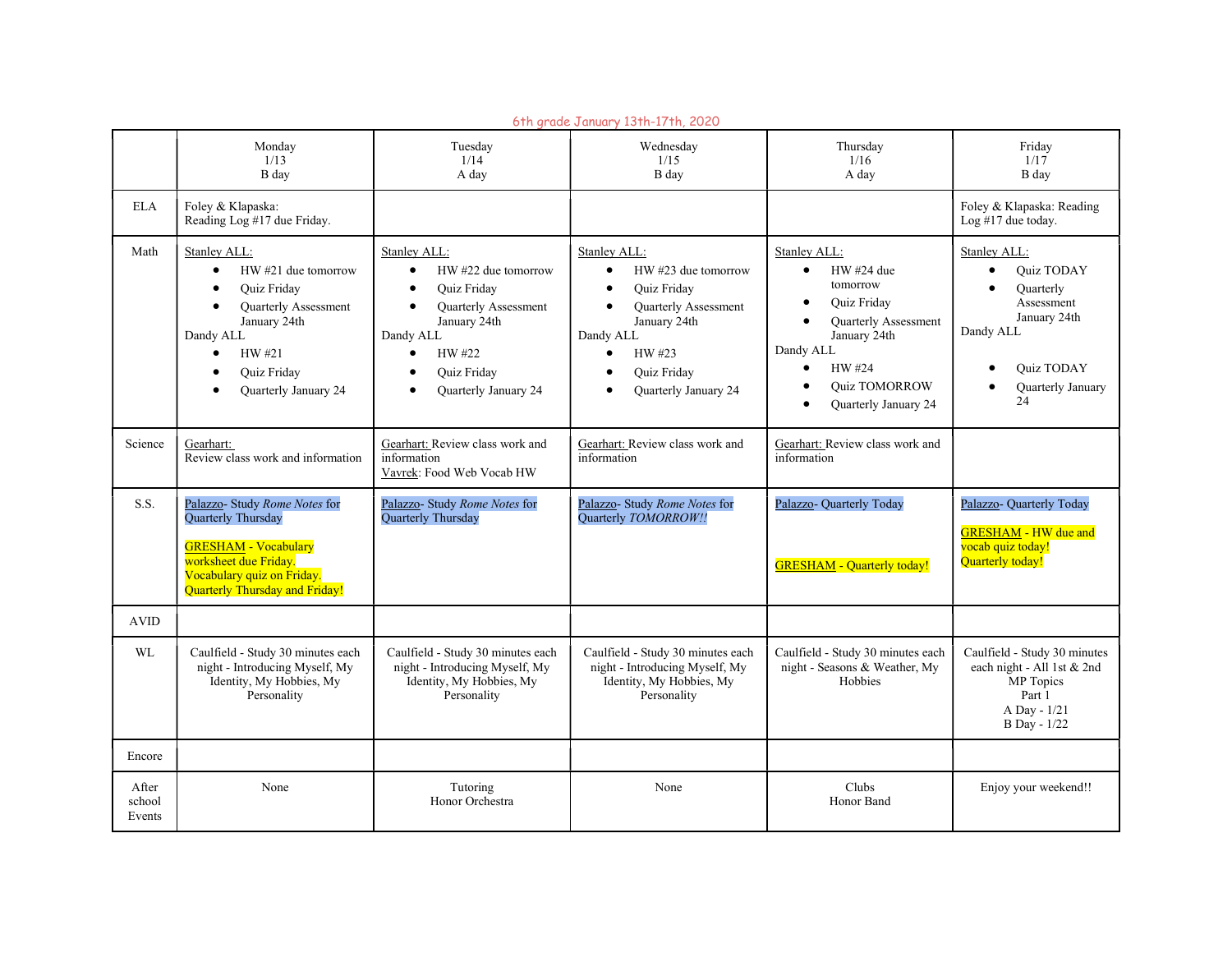| 7th Grade January 13th-17th, 2020 |                                                             |                                                             |                                                                                                     |                                                                                                           |                                        |  |  |  |
|-----------------------------------|-------------------------------------------------------------|-------------------------------------------------------------|-----------------------------------------------------------------------------------------------------|-----------------------------------------------------------------------------------------------------------|----------------------------------------|--|--|--|
|                                   | Monday<br>1/13<br>B day                                     | Tuesday<br>1/14<br>A day                                    | Wednesday<br>1/15<br>B day                                                                          | Thursday<br>1/16<br>A day                                                                                 | Friday<br>1/17<br>B day                |  |  |  |
| <b>ELA</b>                        | Davis: No HW                                                | Davis: No HW<br>Lay: HW due Thurs.                          | Davis 5th & 6th Period: Keep<br>up with your Novel Study<br>Reading Calendar!<br>Lay: HW due Thurs. | Davis 5th & 6th Period:<br>Keep up with your Novel<br><b>Study Reading</b><br>Calendar!<br>Lay: HW Due!!! |                                        |  |  |  |
| Math                              | Math 7 & $\frac{7}{8}$ :<br>Sheet 220                       | Math 7 & $\frac{7}{8}$ :<br>Sheet 221                       | Math $7 & 2$ :<br>Sheet 222                                                                         | Math 7 & $\frac{7}{8}$ :<br>Sheet 223                                                                     | Have a great<br>weekend!               |  |  |  |
| Science                           | Maffett: No HW<br>Chiavacci: Study for<br>quiz on Wednesday | Maffett: No HW<br>Chiavacci: Study for<br>quiz on Wednesday | Maffett: No HW<br>Chiavacci: Quiz today!                                                            | Maffett/<br>Chiavacci: No HW                                                                              | Maffett/<br>Chiavacci: No<br><b>HW</b> |  |  |  |
| S.S.                              | Nosal/Koellmer: No<br><b>HW</b>                             | Nosal/Koellmer: No<br><b>HW</b>                             | Nosal/Koellmer: No HW                                                                               | Nosal/Koellmer: No HW                                                                                     | Nosal/Koellmer:<br>No HW               |  |  |  |
| <b>AVID</b>                       | B Day TRF due on<br>WEDNESDAY                               | A Day TRF Due on<br><b>THURSDAY</b>                         | <b>B Day TRF DUE!!!</b>                                                                             | A Day TRF DUE!!!                                                                                          |                                        |  |  |  |
| <b>WL</b>                         |                                                             |                                                             |                                                                                                     |                                                                                                           |                                        |  |  |  |
| Encore                            |                                                             |                                                             |                                                                                                     |                                                                                                           |                                        |  |  |  |
| After<br>school<br>Events         | None                                                        | Tutoring<br>Honor Orchestra                                 | None                                                                                                | Clubs<br>Honor Band                                                                                       | Enjoy your<br>weekend!!                |  |  |  |